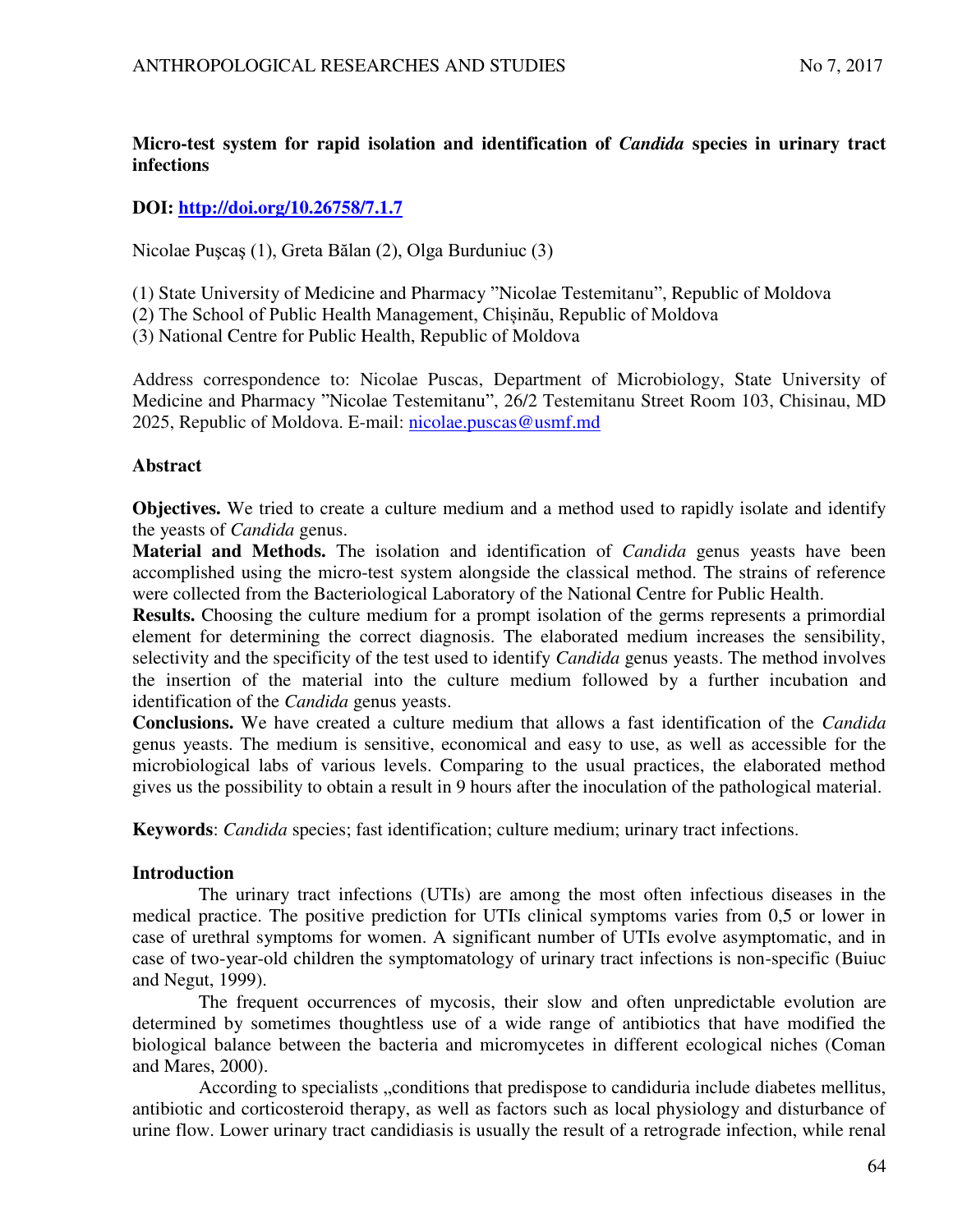parenchymal infection most often follows candidemia. In addition to asymptomatic candiduria, recognized clinical forms of candidal urinary tract infections include bladder infection, renal parenchymal infection, and infections associated with fungus ball formation" (Fisher et al., 1982).

The situation could be improved if removal of some predisposition factors is considered. The study of Malani and Kauffman found out that in almost 50% of asymptomatic patients candiduria could be cleared by the elimination of indwelling catheters and antibiotics (Malani and Kauffman, 2007).

The diseases caused by micromycetes are not properly addressed in terms of etiopathogenesis and therapy, as they become the object of study for the practitioner or the laboratory only in critical situations when the clinical evolution of the disease or the classical treatment take a dramatic turn. (Coman and Mares, 2000; Bouza et al., 2001).

Very often, urogenital mycoses have a chronic evolution with frequent recurrences. Among Candida spp., *Candida albicans* is the most common infectious agent that colonize the skin, gastrointestinal tract and reproductive tract (Parveen Surain Dabas, 2013).

*C. albicans* is reported as the most common species that causes urinary tract infections, non-albicans Candida species are better adapted to the environment urinary tract. According to some studies, that more 50% of urinary isolates belong to non-*albicans* species (*C. tropicalis, C. glabrata*) (Sobel et al., 2011).

The incidence of candiduria depends on the setting and population that are studied and has to be carefully compared because of the above-outlined discrepancies with opinions on candiduria. The general consensus is that *Candida* spp. is the most frequently isolated pathogen in nosocomial urinary tract infections (Alvarez-Lerma et al., 2003**,** Richards et al., 2007).

There is evidence that the incidence is linked to antibiotic usage (Weinberger et al., 2003). In general, most incidence rates that based on culture results are likely underestimated, because standard urine culture is not very sensitive. Shay and Miller estimated in 2004 that the incidence of candiduria was ~25,000 cases per year in the United States.

UTIs caused by *C. albicans* are reported more frequently in catheter-associated UTIs than in non-catheter-associated infections (Achkar & Fries, 2010).

The presence of *Candida* spp. on any surface of the body is abnormal, even if it does not cause any health injuries, because *Candida* spp. develops some toxins that provoke the weakening of the immune system (Lipovsky and Hoepelman, 1999).

If UTIs, caused by *Candida* spp., are not diagnosed and treated earlier, can lead to the development of severe complications (recurrent UTIs, blood infection and renal parenchyma damage, renal scarring, hypertension, renal insufficiency or renal failure) (Gelotar, Gandha and Sinha, 2012).

## **Material and the Methods**

This study was completed using materials and standard materials recorded in the Republic of Moldova by the Ministry of Health. The study included 126 urine samples collected from the hospitalized patients with UTIs.

Sample collection: All samples were collected by midstream urine samples in a sterile container.

Sample testing: All the samples were tested as follows.

Step 1: Direct microscopy by using gram stain to identify yeast cells, budding yeast cells, hyphae and pseudohyphae.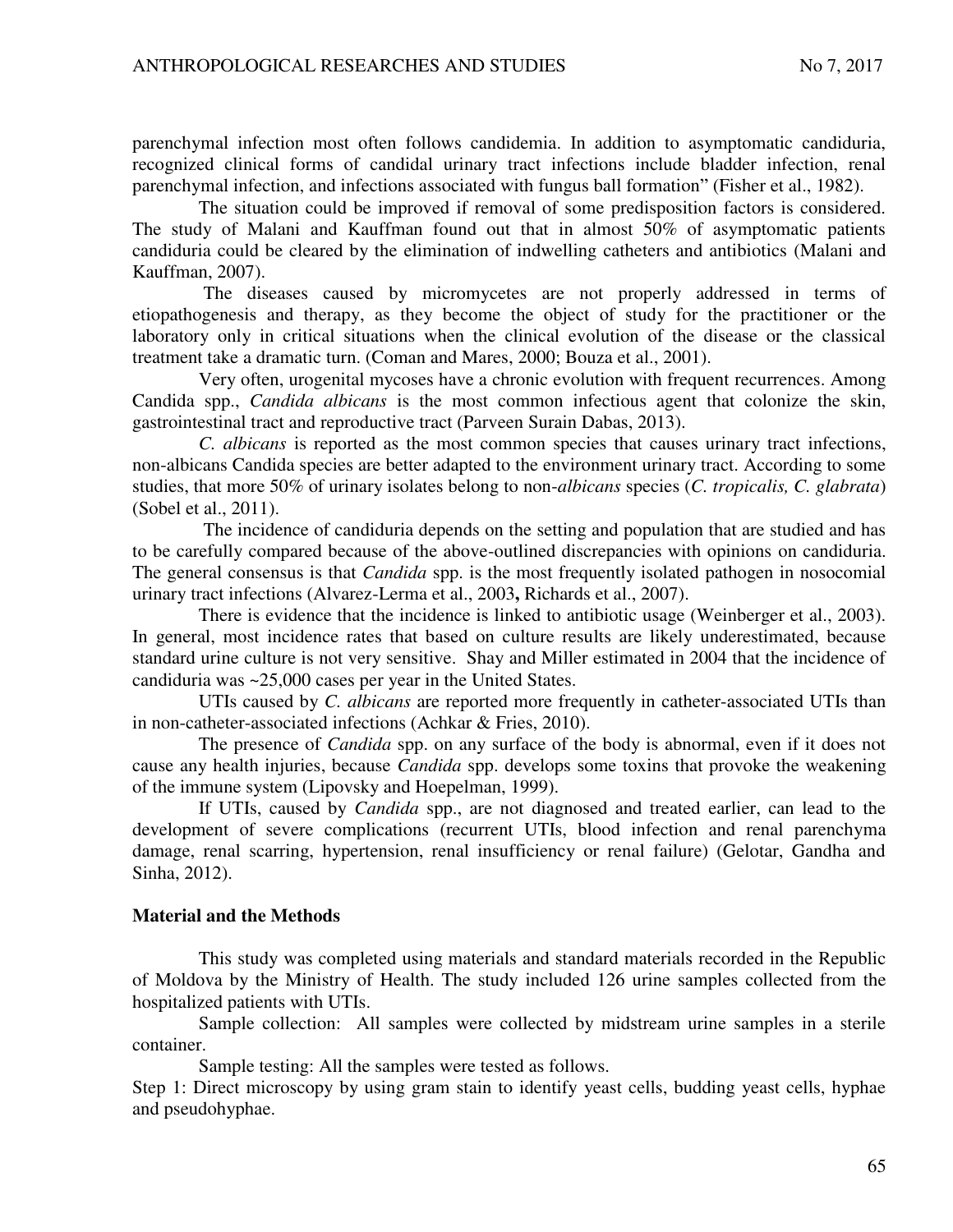Step 2: Culture was done in 2 Sabouraud Dextrose Agar plates with antibiotics (chloramphenicol and cycloheximide). One plate was incubated at room temperature (25°C-28°C) for mycelia growth and other at 37°C for yeast growth. Both plates were examined every 3rd day for a period of three weeks before declared negative.

Step 3: The growth of bacterial cultures was examined by culture characteristics, using Lactophenol Cotton Blue solution, germ tube test, sugar assimilation test.

The reference strains, *C. albicans* ATCC 10231, *C. albicans* ATCC 38248, *C. albicans*  ATCC 36232, *C. tropicalis* ATCC 1369 and *C. krusei* ATCC 24480 were received from the Microbiological Laboratory of the National Centre for Public Health.

Data analysis was performed using statistical and computerized data processing (Epi Info 7 software) through the comparative method with the calculation of the standard errors, confidence intervals with the appreciation of differences between the experimental group and control group according to the criteria "t -Student" and significance threshold "p".

### **Results**

During the conducted research, a new culture medium has been created in order to rapidly indicate the presence of *Candida* yeasts - DSM*Cand* (Dosed Selective Medium for Candida).

This specially created environment contains the following ingredients: dry peptone broth, glucose, gelatine, the 199 medium, sodium dihydrogen, potassium hydrogen, phenol red and ciprofloxacin. The dry peptone broth, the glucose, gelatine and the 199 medium serve as a nutritional basis including all the necessary components that facilitate the growth and development of the *Candida* genus yeasts.

The Ciprofloxacin is the selectivity factor because it inhibits the growth and development of other microorganisms, thus ensuring the specificity of the growth environment.

The identification of the *Candida* genus yeasts occurs under conditions of pH formed of sodium dihydrogen phosphate, potassium hydrogen and the substances obtained after splitting the glucose with phenol red.

The culture medium is fixed on the bottom of a 10,0 mL vial which serves at the same time as a vessel for multiplication and identification of *Candida* genus yeasts. In order to identify the yeasts, 2.0 mL of sterile physiological serum, in which the media is dissolved and the seeds are inoculated, is added in the vial. The vial is incubated for 9-24 hours at a temperature of 37°C. In case Candida is present, the mixture turns from red to yellow.

We created 9 types of DSM*Cand* with different ingredients as seen in Table 1.

| $N_2$ | ᇢ<br>Media Ingredients    | The options of media composition                                                   |                          |        |                          |           |                          |                          |                          |           |  |
|-------|---------------------------|------------------------------------------------------------------------------------|--------------------------|--------|--------------------------|-----------|--------------------------|--------------------------|--------------------------|-----------|--|
|       |                           |                                                                                    | 2                        | 3      | 4                        |           | 6                        |                          | 8                        | 9         |  |
| 1.    | Dry peptone broth         | $\div$                                                                             | $\overline{\phantom{0}}$ | $\div$ | $\pm$                    | $\ddot{}$ | $+$                      | $\div$                   | $\pm$                    | $\pm$     |  |
| 2.    | Glucose                   | $\div$                                                                             | $^{+}$                   |        | $\pm$                    | $\ddot{}$ | $\ddot{}$                | $+$                      | $+$                      | $\ddot{}$ |  |
| 3.    | Gelatin                   | $\div$                                                                             | $^{+}$                   | $^{+}$ | $\overline{\phantom{0}}$ | $\ddot{}$ | $\ddot{}$                | $^{+}$                   | $\ddot{}$                | $^{+}$    |  |
| 4.    | Sodium Hidrogen           | $\div$                                                                             | $\div$                   | $\pm$  | $\ddot{}$                |           | $+$                      | $+$                      | $\pm$                    | $\pm$     |  |
| 5.    | Potassium dihydrogen      | $\pm$                                                                              | $\div$                   | $\pm$  | $\pm$                    | $\pm$     | $\overline{\phantom{0}}$ | $\div$                   | $\pm$                    | $^{+}$    |  |
| 6.    | 199 Media                 | $\pm$                                                                              | $\div$                   | $\div$ | $\div$                   | $\ddot{}$ | $\ddot{}$                | $\overline{\phantom{a}}$ | $\pm$                    | $\div$    |  |
| 7.    | Phenol red                | $\div$                                                                             | $\div$                   | $\pm$  | $^{+}$                   | $+$       | $+$                      | $+$                      | $\overline{\phantom{0}}$ | $^{+}$    |  |
| 8.    | Ciprofloxacine            | $\pm$                                                                              | $\div$                   | $\div$ | $\div$                   | $\pm$     | $\ddot{}$                | $^{+}$                   | $\div$                   |           |  |
|       | Results of identification | ♦<br>♦<br>¤<br>¤<br>X<br>X<br>$\overline{\phantom{0}}$<br>$\overline{\phantom{a}}$ |                          |        |                          |           |                          |                          |                          |           |  |

**Table 1. The influence of culture medium ingredients on** *Candida* **genus yeasts identification**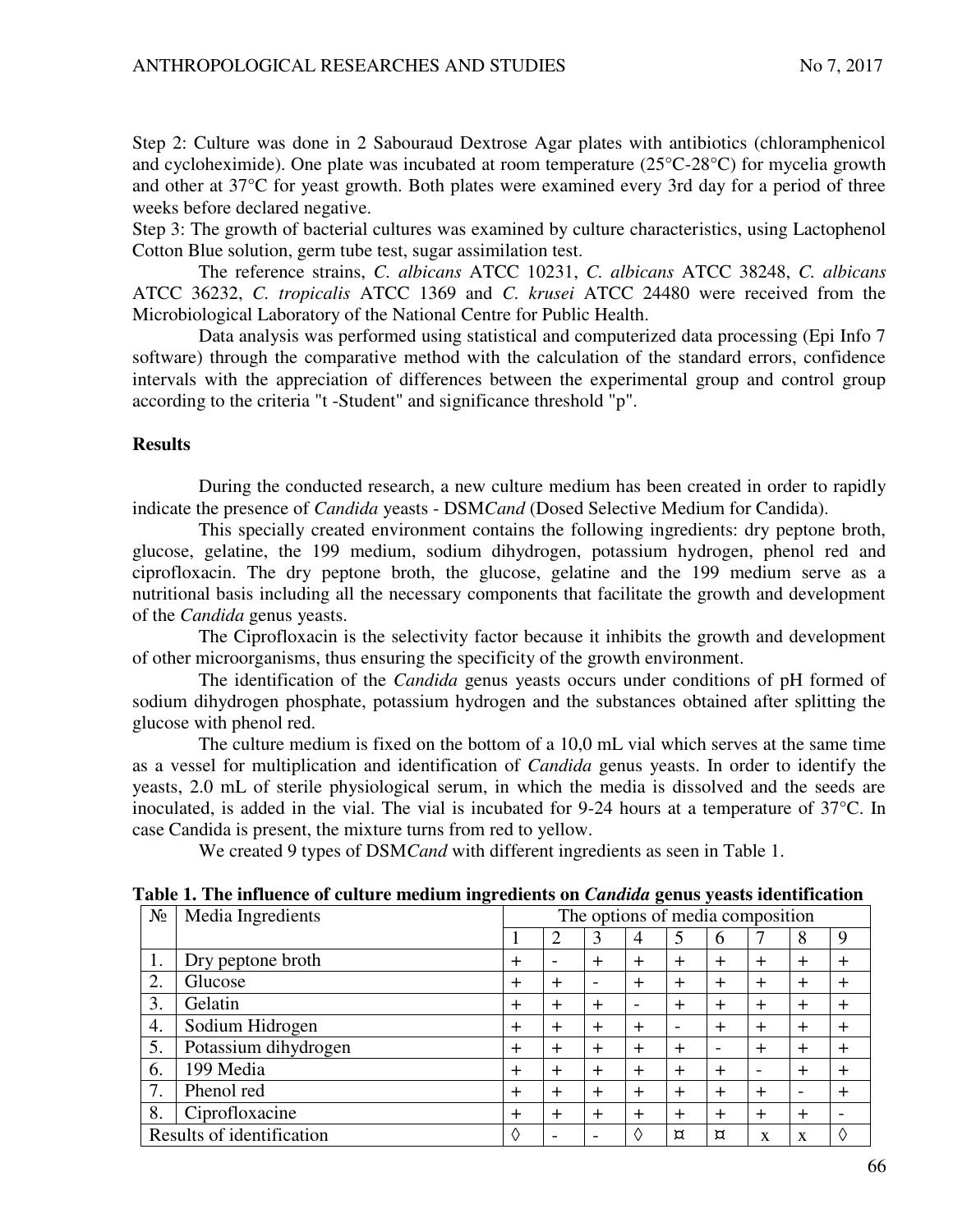*Note:* "+" – indicates the presence of the ingredient, "-" – the absence of the ingredient, x - the growth and development of yeasts that allow a 24 hours identification in incubation conditions under  $37^{\circ}$ C;  $\overline{x}$  - doesn't allow the yeasts identification;  $\Diamond$  - the growth and development of yeasts that allow on 4-5 hours identification in incubation conditions under 37°C.

Also, the sensibility of the medium according to the quantitative composition of the ingredients has been tested. Therefore, 5 different quantitative compositions of the culture medium have been created and the best option representing an optimal ratio of ingredients for a fast *Candida* genus yeast identification has been detected (fig. 1).



**Figure 1. The ingredients report in the DSM***Cand* 

It is worth mentioning the fact that in order to prepare the right medium to conduct an analysis, the ingredients are used in small proportions, which makes the growth medium economical enough. The identification time for *Candida* genus yeasts depends on the initial concentration of the germs in 1 mL/g of research material (Table 2).

|                                        |  |  | Table 2. The identification time of <i>Candida</i> genus yeasts according to their initial |  |  |  |  |  |  |
|----------------------------------------|--|--|--------------------------------------------------------------------------------------------|--|--|--|--|--|--|
| concentration in the research material |  |  |                                                                                            |  |  |  |  |  |  |

| Concentration   | Identification time in hours |                |                          |                          |       |                          |                          |       |       |       |  |  |
|-----------------|------------------------------|----------------|--------------------------|--------------------------|-------|--------------------------|--------------------------|-------|-------|-------|--|--|
| (CFU/mL, g)     |                              | $\overline{2}$ | 3                        | $\overline{4}$           |       | 6                        |                          | 8     | 9     | 24    |  |  |
| 10 <sup>1</sup> | $\qquad \qquad$              |                |                          | $\overline{\phantom{0}}$ |       | $\overline{\phantom{0}}$ | $\overline{\phantom{0}}$ | $+$   | $+++$ | $+++$ |  |  |
| $10^2$          | $\overline{a}$               |                |                          |                          |       |                          |                          | $+$   | $+++$ | $+++$ |  |  |
| 10 <sup>3</sup> | $\overline{\phantom{0}}$     |                |                          |                          |       | $+$                      | $^{\mathrm{++}}$         | $+++$ | $+++$ | $+++$ |  |  |
| 10 <sup>4</sup> |                              |                |                          |                          | $+$   | $++$                     | $+++$                    | $+++$ | $+++$ | $+++$ |  |  |
| 10 <sup>5</sup> | $\overline{\phantom{0}}$     |                | $\overline{\phantom{a}}$ | $+$                      | $++$  | $++$                     | $+++$                    | $+++$ | $+++$ | $+++$ |  |  |
| 10 <sup>6</sup> | $\overline{\phantom{0}}$     |                | $+$                      | $\div$                   | $++$  | $++$                     | $+++$                    | $+++$ | $+++$ | $+++$ |  |  |
| $10^7$          | $\overline{\phantom{a}}$     | $\ddot{}$      | $+$                      | $++$                     | $++$  | $+++$                    | $+++$                    | $+++$ | $+++$ | $+++$ |  |  |
| 10 <sup>8</sup> | $\overline{\phantom{a}}$     | $^{+}$         | $+$                      | $++$                     | $+++$ | $+++$                    | $+++$                    | $+++$ | $+++$ | $+++$ |  |  |
| $10^9$          | $\overline{\phantom{0}}$     | $^{+}$         | $^+$                     | $+++$                    | $+++$ | $+++$                    | $+++$                    | $+++$ | $+++$ | $+++$ |  |  |
| The control     |                              |                |                          |                          |       |                          |                          |       |       | -     |  |  |

*Note:* "-" – the initial red color (negative result); "+" – light yellow (weakly positive result); "++" – yellow (positive result); "+++" – dark yellow (strong positive result).

The identification of the unique *Candida* yeasts cells is possible after 9-24 hours of incubation at 37 $^{\circ}$ C, while for the concentration of 10<sup>3</sup>-10<sup>4</sup> CFU/mL within 5-6 hours of incubation at 37°C.

In order to determine DSM*Cand* medium selectivity, several serial experiments were performed using 4 clusters of microorganisms for 30 times. The results of the experiments prove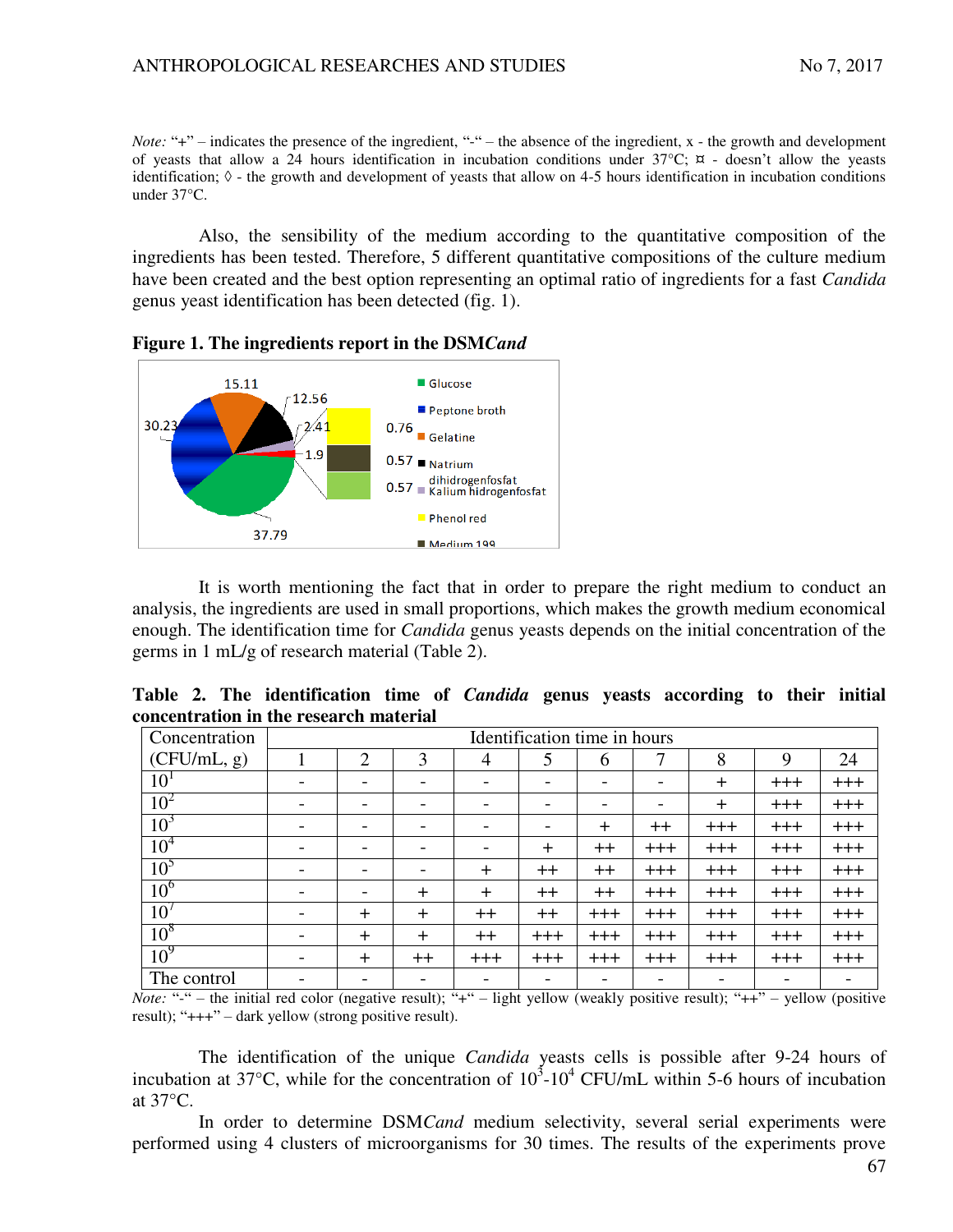that the DSM*Cand* medium has a high selectivity towards *C. albicans* depending on the initial concentration of the *Candida* and microorganisms in the mixture. The identification of *C.albicans* in a concentration of 10<sup>5</sup> CFU/mL of the following microbial associations: *Candida albicans* 10<sup>5</sup> CFU/mL + *Staphylococcus aureus* 10<sup>6</sup> CFU/mL; *Candida albicans* 10<sup>5</sup> CFU/mL + *Pseudomonas*  aeruginosa 10<sup>6</sup> CFU/mL; *Candida albicans* 10<sup>5</sup> CFU/mL + *Escherichia coli* 10<sup>6</sup> CFU/mL is possible after 6 hours of incubation at a temperature of 37°C. The identification of *C. albicans* in a concentration of  $10^2$ ,  $10^3$ ,  $10^4$  in 1 mL in the mixture of *S. aureus*  $10^6$  CFU/mL; *P. aeruginosa*  $10^6$ CFU/mL; *E. coli* 10<sup>6</sup> CFU/mL is succeeded after 9 hours (Table 3).

We have established the statistical accuracy of the indices assessing DSM*Cand* selectivity in the following clusters: *C. albicans*  $10^5$  CFU/mL + *S. aureus*  $10^6$  CFU/mL; *C. albicans*  $10^5$  $CFU/mL + P. aeruginosa 10<sup>6</sup> CFU/mL; C. albicans 10<sup>5</sup> CFU/mL + E. coli 10<sup>6</sup> CFU/mL comparing$ to the combinations in which the concentration of *C. albicans* is of  $10^2$ ,  $10^3$ ,  $10^4$  CFU/mL (p<0.001).

| Evaluated associations among    | Nr. | D               |                 |                 |                |          |
|---------------------------------|-----|-----------------|-----------------|-----------------|----------------|----------|
| microorganisms                  |     | 6               | 9               | 24              | $6 - 9$        | $9 - 24$ |
|                                 |     | $% \pm ESp$     | $\% \pm ESp$    | $% \pm ESp$     | hours          | hours    |
| Candida albicans $(10^2)$       | 40  | $\Omega$        | 100             | 100             |                |          |
| Staphylococcus aureus $(10^6)$  |     |                 |                 |                 |                |          |
| Candida albicans $(10^2)$       | 40  | $\theta$        | $97.5 \pm 1.42$ | $97.5 \pm 1.42$ |                | 50.05    |
| Pseudomonas aeruginosa $(10^6)$ |     |                 |                 |                 |                |          |
| Candida albicans $(10^2)$       | 40  | $\overline{0}$  | 100             | 100             | $\overline{a}$ |          |
| <i>E.coli</i> $(10^6)$          |     |                 |                 |                 |                |          |
| Candida albicans $(10^3)$       | 40  | $10.0 + 0.71$   | $97.5 \pm 1.42$ | 100             | < 0.001        | 50.05    |
| Staphylococcus aureus $(10^6)$  |     |                 |                 |                 |                |          |
| Candida albicans $(10^3)$       | 40  | $12.5 \pm 0.86$ | 100             | 100             | < 0.001        |          |
| Pseudomonas aeruginosa $(10^6)$ |     |                 |                 |                 |                |          |
| Candida albicans $(10^3)$       | 40  | $17.5 \pm 0.94$ | $95.0 \pm 1.53$ | 100             | < 0.001        | 50.05    |
| Escherichia coli $(10^6)$       |     |                 |                 |                 |                |          |
| Candida albicans $(10^4)$       | 40  | $60,0{\pm}1.22$ | $97,5 \pm 1.42$ | 100             | < 0.001        | 50.05    |
| Staphylococcus aureus $(10^6)$  |     |                 |                 |                 |                |          |
| Candida albicans $(10^4)$       | 40  | $70,0 \pm 1.26$ | 100             | 100             | 50.05          |          |
| Pseudomonas aeruginosa $(10^6)$ |     |                 |                 |                 |                |          |
| Candida albicans $(10^4)$       | 40  | $65.0 \pm 1.25$ | 100             | 100             | < 0.001        |          |
| Escherichia coli $(10^6)$       |     |                 |                 |                 |                |          |
| Candida albicans $(10^5)$       | 40  | $90.0 \pm 1.41$ | 100             | 100             | < 0.001        |          |
| Staphylococcus aureus $(10^6)$  |     |                 |                 |                 |                |          |
| Candida albicans $(10^5)$       | 40  | $95.0 \pm 1.53$ | 100             | 100             | < 0.05         |          |
| Pseudomonas aeruginosa $(10^6)$ |     |                 |                 |                 |                |          |
| Candida albicans $(10^3)$       | 40  | $95.0 \pm 1.53$ | 100             | 100             | < 0.05         |          |
| Escherichia coli $(10^6)$       |     |                 |                 |                 |                |          |

**Table 3. The DSM***Cand* **medium selectivity** 

We proved the statistical veracity of selected indeces for identification *of C. albicans* in bacterial combinations during  $6 - 9$  hours (p  $6 - 9$ ) and  $9 - 24$  hours (p  $9 - 24$ ), where (0.05>p<0.001). It's worth mentioning that the DSM*Cand* medium has a selectivity towards *C. albicans*, preventing the growth and development of other microorganisms of the mixture.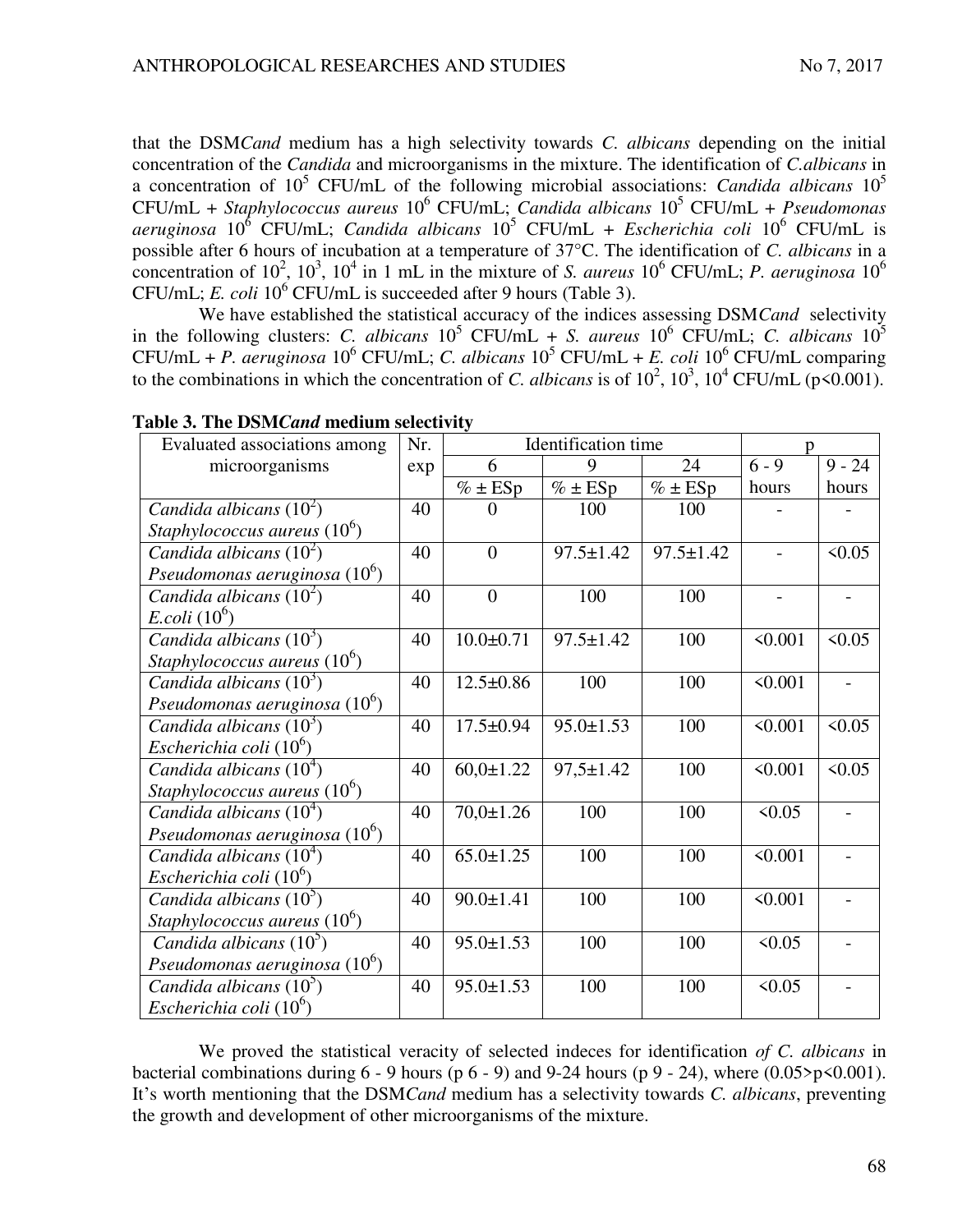In order to decide the sensibility of the DSM*Cand* medium, a series of experiments have been conducted using 7 *Candida* genus yeasts strains with concentrations of 10<sup>4</sup> and 10<sup>5</sup> CFU in 1 mL, in 12-19 repetitions. By comparison with it, two other media were used for the growth of yeasts: Agar Sabouraud with glucose and Sabouraud broth with glucose (Table 4).

| $N_2$ |                         | Nr.   | The                                                | concentration of microorganisms CFU/mL |                 |                 |                 |                  |  |  |
|-------|-------------------------|-------|----------------------------------------------------|----------------------------------------|-----------------|-----------------|-----------------|------------------|--|--|
|       |                         | of    | suspension, and the indication (by color) during 6 |                                        |                 |                 |                 |                  |  |  |
|       | The microbial species   | repet | hours of incubation at 37 ° C $(\%)$               |                                        |                 |                 |                 |                  |  |  |
|       |                         | ition | <b>DSMCand</b>                                     |                                        | Agar            | Sabouraud       |                 |                  |  |  |
|       |                         | S     |                                                    |                                        | Sabouraud       | <b>Broth</b>    |                 |                  |  |  |
|       |                         |       | $10^4$                                             | 10 <sup>5</sup>                        | 10 <sup>4</sup> | 10 <sup>5</sup> | 10 <sup>4</sup> | 10 <sup>5</sup>  |  |  |
| 1.    | C. albicans ATCC 10231  | 15    | $93.3 \pm 1.61$                                    | 100                                    | $\Omega$        | $\Omega$        | $\Omega$        | $\left( \right)$ |  |  |
| 2.    | C. albicans ATCC 38248  | 12    | 100                                                | 100                                    | 0               | $\Omega$        | $\Omega$        |                  |  |  |
| 3.    | C. albicans $*$         | 16    | $93.7 \pm 1.53$                                    | 100                                    | 0               | $\Omega$        | $\Omega$        |                  |  |  |
| 4.    | C. albicans $*$         | 13    | $84.6 \pm 1.42$                                    | 100                                    | 0               | $\Omega$        | 0               | 0                |  |  |
| 5.    | C. albicans ATCC 36232  | 18    | 100                                                | 100                                    | 0               | 0               | $\Omega$        |                  |  |  |
| 6.    | C. tropicalis ATCC 1369 | 12    | $88.9 \pm 1.63$                                    | 100                                    | 0               | $\Omega$        | $\Omega$        | $\Omega$         |  |  |
| 7.    | C. krusei ATCC 24480    | 19    | $94.7 \pm 1.25$                                    | 100                                    | 0               | 0               | $\Omega$        |                  |  |  |
| Total |                         | 102   | $93.6 \pm 0.41$                                    | 100                                    |                 |                 |                 |                  |  |  |

**Table 4. The sensibility of** *Candida* **genus yeasts identification test using DSM***Cand* **medium** 

 *Note:* \* - clinical strain

We established that the DSM*Cand* medium is much more sensible than the other two (Agar Sabouraud with glucose and Sabouraud Broth with glucose): in 93,6% of the cases, at a concentration of  $10^4$  CFU/mL, the identification of the *Candida* genus yeast was possible within 6 hours of incubation at a temperature of 37<sup>o</sup>C; the rate of success reached 100% for a concentration of  $10^5$  CFU/mL.

The resulting culture medium has been kept at the bottom of the vail at a temperature of 4- 7°C for 2 years (observational study), without changing its initial properties.

126 urine samples from the hospitalized patients with UTIs were examined. *Candida* genus yeasts were detected in 5 patients accounting for 3,9% of the total sample. The results have been confirmed in 100% of the cases using the classical methods of investigation.

#### **Conclusions**

Considering the fact that the UTIs are frequent in medical practice, the improvement and development of rapid isolation and identification methods of pathogenic and conditioned pathogenic microorganisms is most welcome allowing early treatment and preventing complications.

The DSM*Cand* medium has a high specificity and sensitivity. The method allows an identification of *Candida* genus yeasts within a short period of time: from 4-5 hours up to 9-24 hours, depending on the initial concentration of the germs in 1 mL or gram of product.

DSM*Cand* is cheap, easy to use and accessible to any microbiological labs. The validity of DSM*Cand* expires after 24 months.